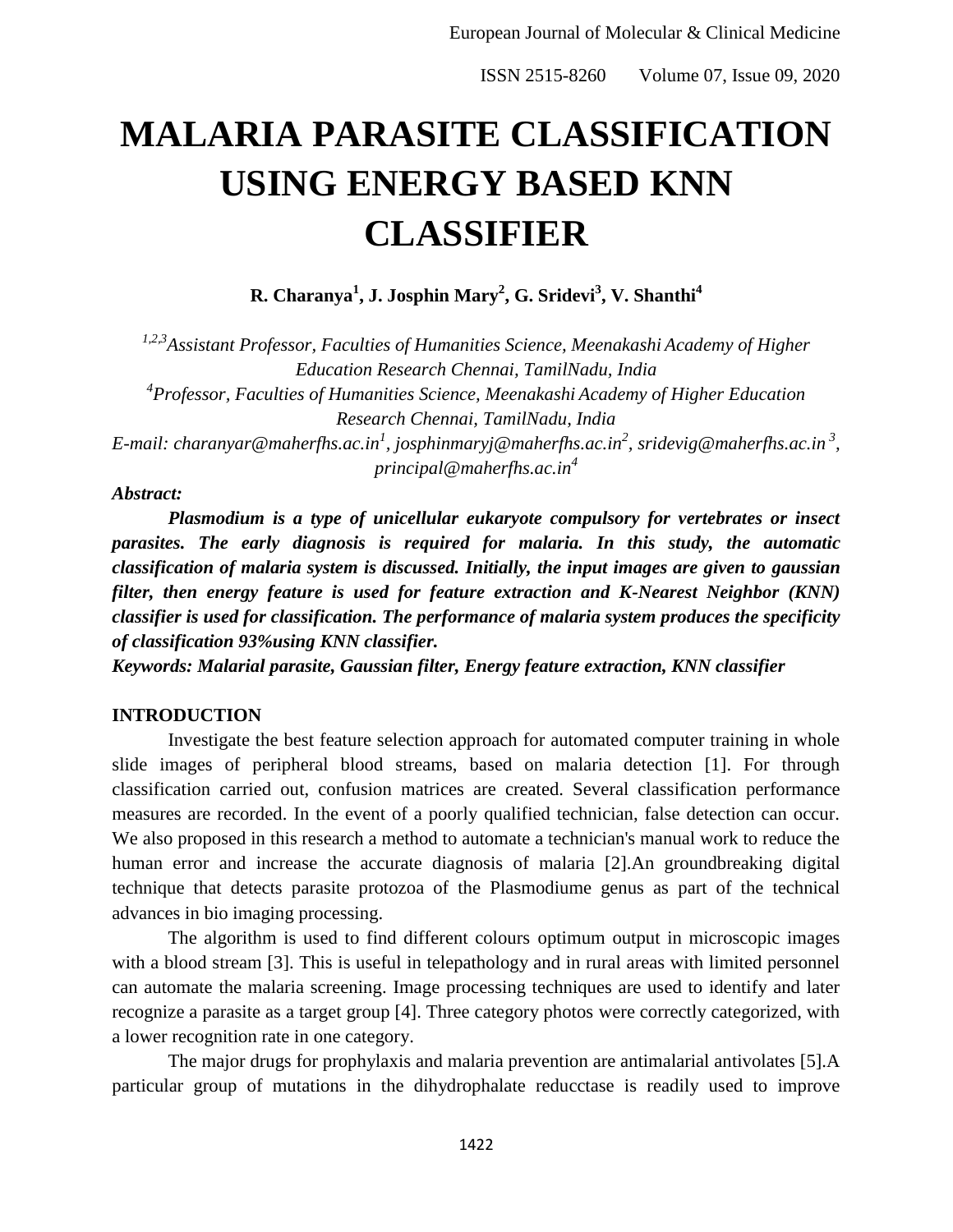ISSN 2515-8260 Volume 07, Issue 09, 2020

resistance to pyrimethamine and proguanil antifolates. Malaria is an infectious disease and is treated frequently through Giemsa's staining blood streak microscopic assessment [6-8]. Since the assessment process automation creates a severe health problem

Malarial parsite classification is presented in this study. The remaining paper has been arranged accordingly: The methods and materials used for the classification of malaria are discussed in the section 2. The results and discussion are explained in section 3. The last section concludes the malaria.

### **Methods and Materials**

Initially, the input malarial parasite images are given to gaussian filter for pre-processing. Then feature is used for feature extraction. Finally, KNN classifier is used for prediction.

# **Pre-processing using gaussian filter:**

Gaussian filters have the ability to bypass a phase feature while raising the rise and fall time. The fact that the gaussian filter has the shortest group delay is closely linked to this action. A Gaussian filter is a filter with a Gaussian effect in electronics and signal processing. Gaussian filters have the ability to bypass a phase feature while raising the rise and fall time [9]. This is closely related to the minimum possible group delay in the Gaussian filter.

# **Energy feature extraction:**

The signal energy is mostly found in the approximation and some information. The energy is the sum of accurate transformation coefficients by the wavelet. The energy of the wavelet coefficient depends on the input signal in different scales. The first-level approximate coefficient produces much more energy than the rest of the decomposition tree coefficients at the same point. Due to their high frequency elements, the energy of the information coefficients is more distinctive to use.

# **KNN Prediction:**

KNN is one of the simplest algorithms used in machine learning for regression and classification. KNN algorithms use data and similarity-based classification of new data points. The specified number examples (K) is selected nearest to the query. KNN is an algorithm for slow, non-parametric computing.

#### **Results and Discussion**

The images are given to gaussian filter for pre-processing, then the energy features are used for feature extraction and KNN classifier is used for prediction. The classification accuracy, sensitivity and specificity are shown in Table1.

| detection system |                  |                     |                     |
|------------------|------------------|---------------------|---------------------|
|                  | Accuracy $(\% )$ | Sensitivity $(\% )$ | Specificity $(\% )$ |
| Normal images    |                  | 96                  | 94                  |
| Abnormal images  |                  | 94                  | 92                  |

**Table 1 Classification accuracy, sensitivity and specificity of malarial parasite**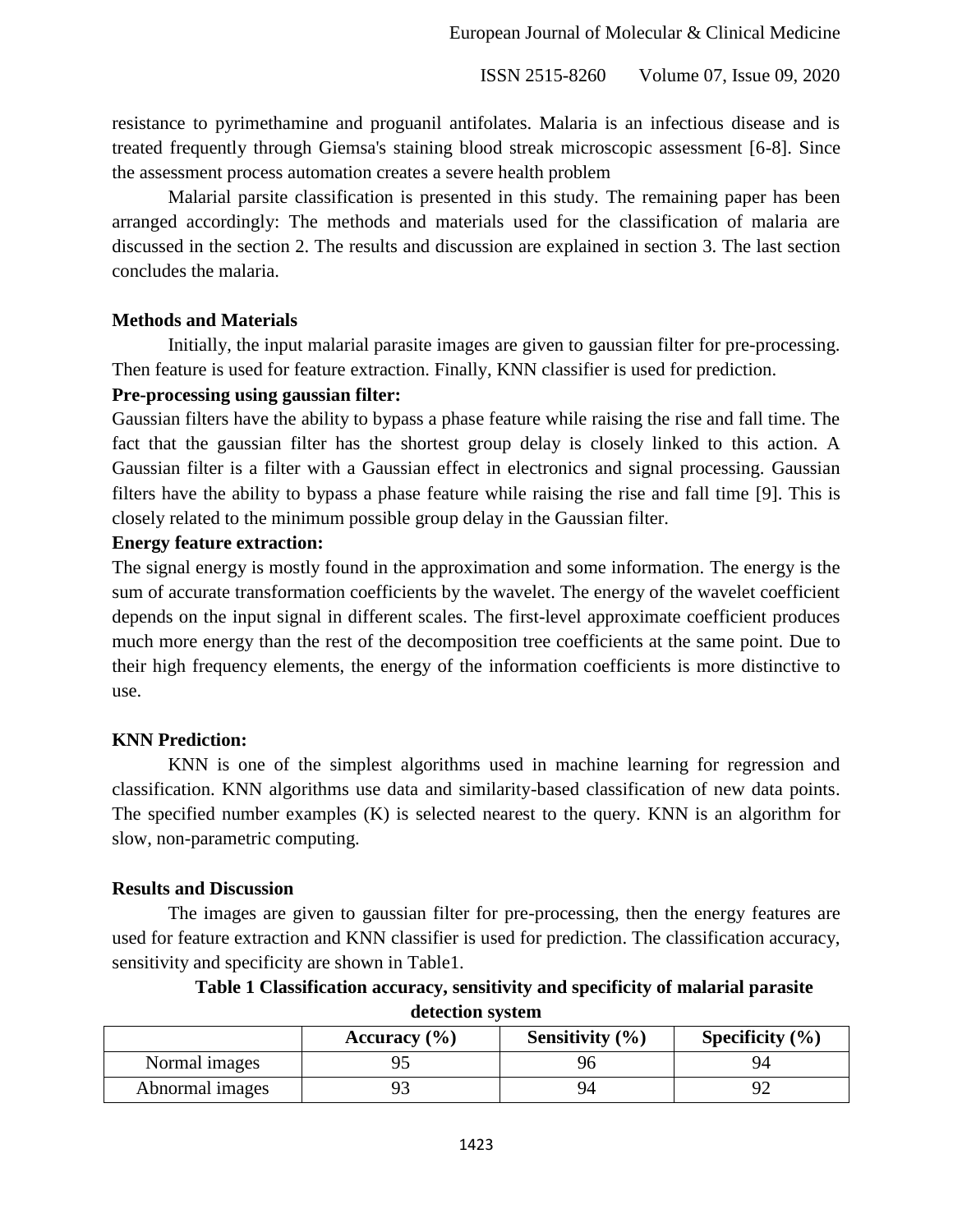ISSN 2515-8260 Volume 07, Issue 09, 2020

From the table above the overall classification is observed accuracy is 97%. The classification accuracy of normal images is 95% and its sensitivity and specificity are 96% and 94%. The classification accuracy of abnormal images is 93% and 94% and 92% are its sensitivity and specificity.

### **Conclusion:**

An automatic classification of malaria parasite using KNN is described in this study. Initially the images are preprocessed by Gaussian filter. Then removed with energy characteristics. For the final performance estimation the KNN classifier is used. By using energy and the KNN classifier, the overall classification accuracy is 95%. It's sensitivity and specificity are 96% and 94%. The accuracy for malarial images is 93% and also its sensitivity and specificity are 94% and 92%.

### **REFERENCE:**

- [1] Suwalka, I., Sanadhya, A., Mathur, A., & Chouhan, M. S. (2012, February). Identify malaria parasite using pattern recognition technique. In 2012 International Conference on Computing, Communication and Applications (pp. 1-4). IEEE.
- [2] Saraswat, S., Awasthi, U., & Faujdar, N. (2017, September). Malarial parasites detection in RBC using image processing. In 2017 6th International Conference on Reliability, Infocom Technologies and Optimization (Trends and Future Directions)(ICRITO) (pp. 599-603). IEEE.
- [3] Mustare, N., & Sreelathareddy, V. (2017, September). Development of automatic identification and classification system for malaria parasite in thin blood smears based on morphological techniques. In 2017 IEEE International Conference on Power, Control, Signals and Instrumentation Engineering (ICPCSI) (pp. 3006-3011). IEEE.
- [4] Balakrishnan, P. D., Namboori, P. K., Devi, R. R., Gopal, K. V., & Kumar, S. (2011, April). Computational study on metabolomic consequences of antifolate drug treatment and resistance in malarial organisms. In 2011 3rd International Conference on Electronics Computer Technology (Vol. 4, pp. 75-78). IEEE.
- [5] Ranganathan, S. (2019). Rain Removal in the Images Using Bilateral Filter. International Journal of MC Square Scientific Research, 11(1), 9-14.
- [6] Kumarapandian, S. (2018). Melanoma Classification Using Multiwavelet Transform and Support Vector Machine. International Journal of MC Square Scientific Research, 10(3), 01-07.
- [7] Santosh Kumar Srivastava. (2020). S-TRANSFORM AND GAUSSIAN MIXTURE MODEL FOR ACOUSTIC SCENE CLASSIFICATION . INTERNATIONAL JOURNAL OF ADVANCES IN SIGNAL AND IMAGE SCIENCES, 6(1), 29-37.
- [8] Vijayabaskar, Kumanan T. (2020) Department of CSE, Meenakshi Academic of Higher Education and Research, Chennai, India, Link Quality and Energy-Aware Metric-Based Routing Strategy in WSNS. In: Solanki V., Hoang M., Lu Z., Pattnaik P. (eds) Intelligent